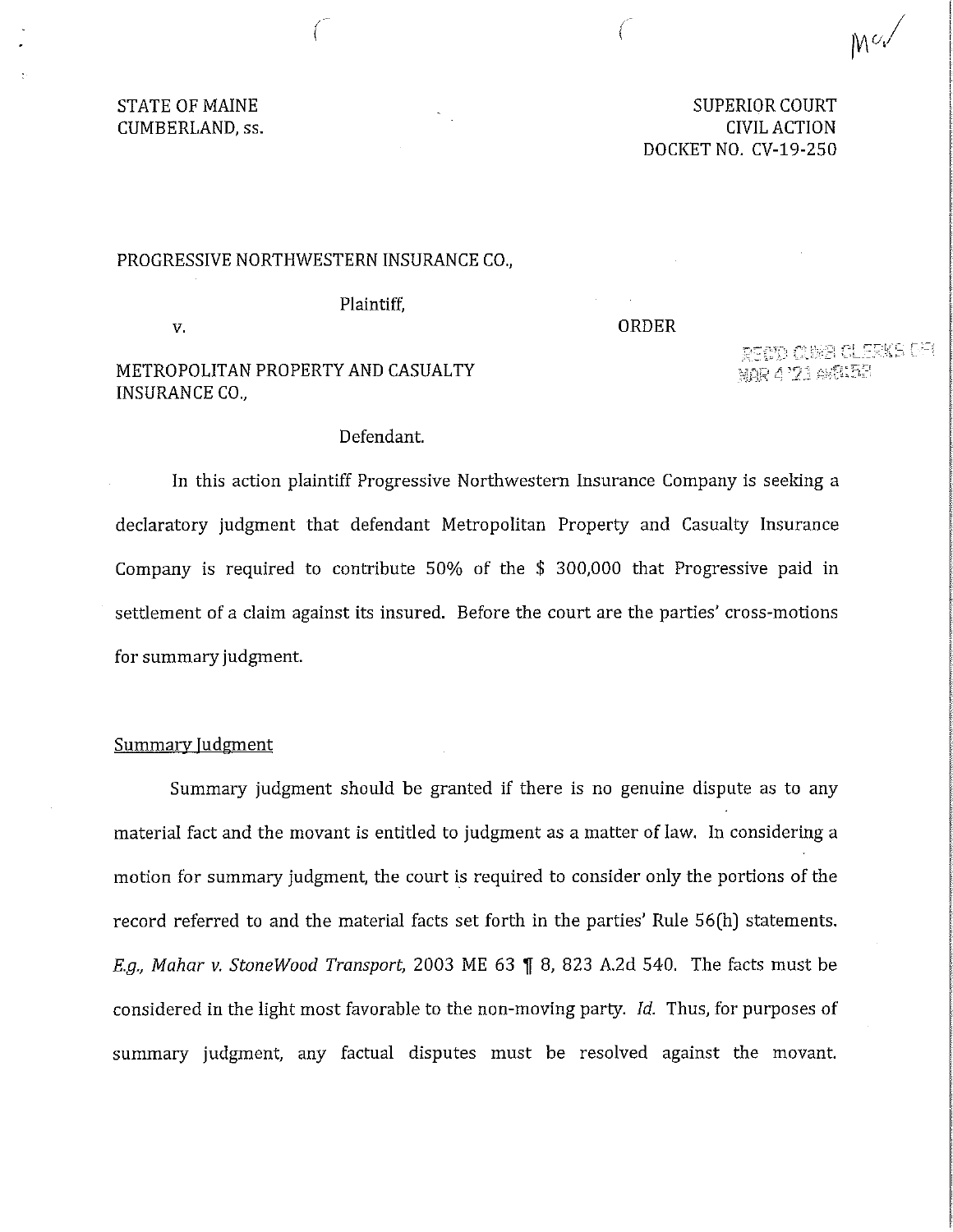Nevertheless, when the facts offered by a party in opposition to summary judgment would not, if offered at trial, be sufficient to withstand a motion for judgment as a matter of law, summary judgment should be granted. *Kenny v. Department of Human Services,* 1999 ME 158 ¶ 3, 740 A.2d 560.

 $($ 

### Undisputed Facts

In this case the material facts are undisputed and the case turns on an issue of law the interpretation of language in a homeowner's insurance policy that Metropolitan issued to Vincent Micale Jr.

On June 18, 2017 Micale rented two jet skis from a watercraft rental company for use on Little Sebago Lake. The authorized operators of the jet skis as listed on the rental agreement were Monica Curtin and Adam Kelly. While on the water, Curtin and Kelly collided. Kelly sustained serious injuries which eventually resulted in the amputation of his left leg.

Progressive Northwestern Insurance Company had issued a Boat and Personal Watercraft policy to Micale that was effective when the accident occurred. Metropolitan Property and Casualty Insurance Company had issued a homeowner's policy to Micale that was also effective when the accident occurred.

The watercraft rental company filed a lawsuit in Cumberland County Superior Court, alleging that Micale had been negligent in his failure to instruct and/or warn Kelly regarding operation of the jet ski; Kelly filed a crossclaim against Micale for damages

2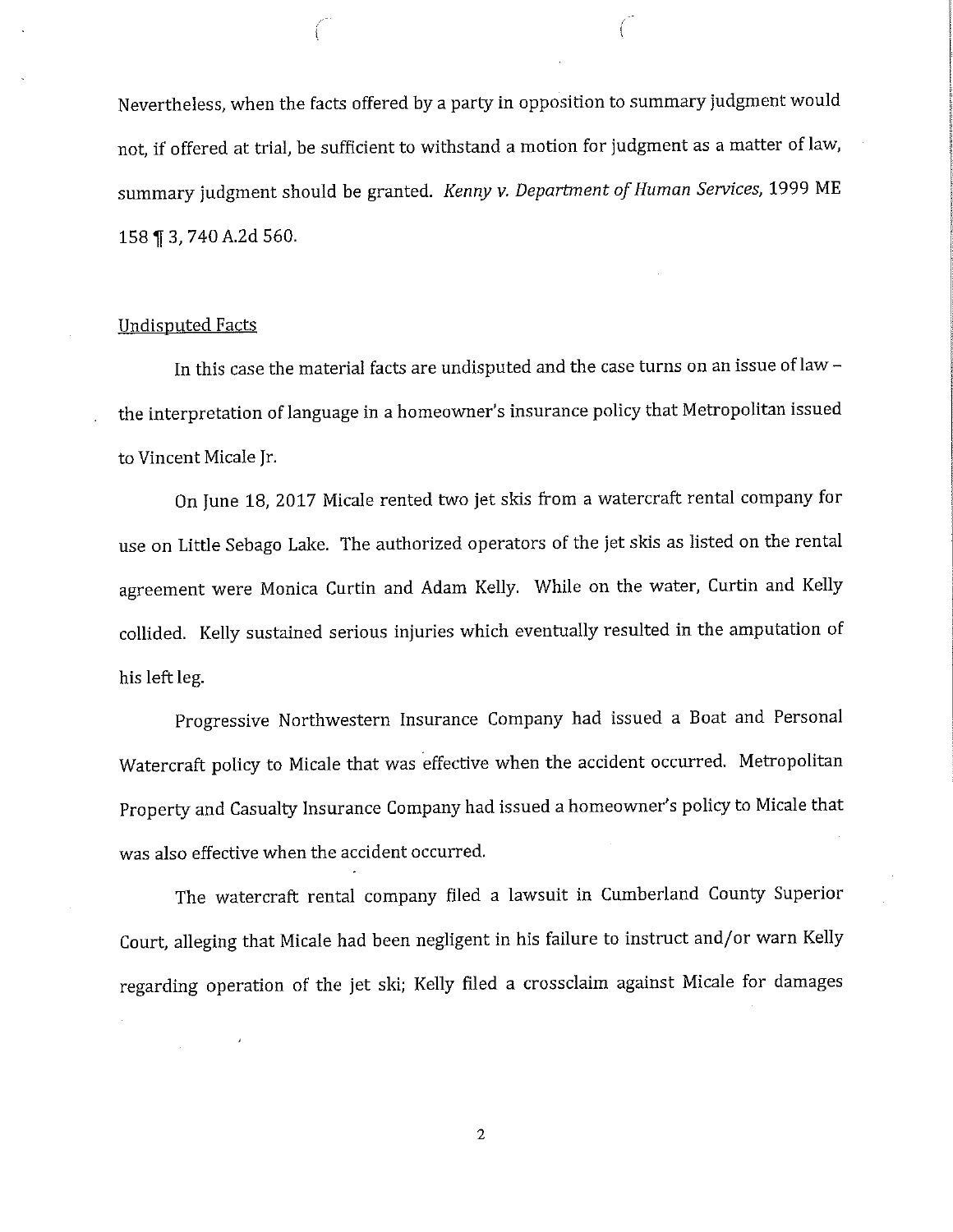arising from the collision.<sup>1</sup> The case was eventually settled on terms that included a \$300,000 payment to Kelly from Micale.

Progressive ended up paying the \$300,000 to Kelly on Micale's behalf. Its position throughout has been that Metropolitan is obligated to contribute half of that amount.<sup>2</sup> Whether that is true depends largely on whether Metropolitan's policy provides coverage. Specifically, the applicable provision of the Metropolitan policy initially states that the policy does not cover bodily injury or property damage arising out of use of watercraft owned or operated or rented to the policyholder, including negligent supervision of any person involving a watercraft.

It then goes on, however, to provide as follows:

Coverage is extended for bodily injury and property damage arising out of:

a. any watercraft on the insured premises;

b. any watercraft while stored;

c. watercraft, owned or furnished or available for your regular use:

1) that is powered by one or more motors with 50 horsepower or less; or

2) that is a sailing vessel 31 feet and under with or without auxiliary power;

d. rented watercraft:

1) powered by one or more outboard motors;

2) with an inboard or inboard-outdrive motor with 50

<sup>2</sup> If Metropolitan is obligated to contribute to the settlement, there are two subsidiary disputes between the parties  $-$  (1) whether there needs to be a further proceeding to address Metropolitan's contention that the settlement amount was unreasonable and (2) whether Metropolitan's coverage would constitute co-primary coverage because under the circumstances of this case both policies provide that, if other insurance is available, their policies would be excess. Because of its ruling on the coverage issue, the court does not reach those issues.

<sup>&</sup>lt;sup>1</sup> While that case was pending, Metropolitan sought a declaration that it did not owe Micale a duty to defend. The court (Mills, J.) ruled that Metropolitan did owe Micale a duty to defend. While Metropolitan relies on some of the language in the order by Justice Mills which supports its position, the court agrees with Progressive that Justice Mills was focusing on a different issue and her ruling has to be considered in that light.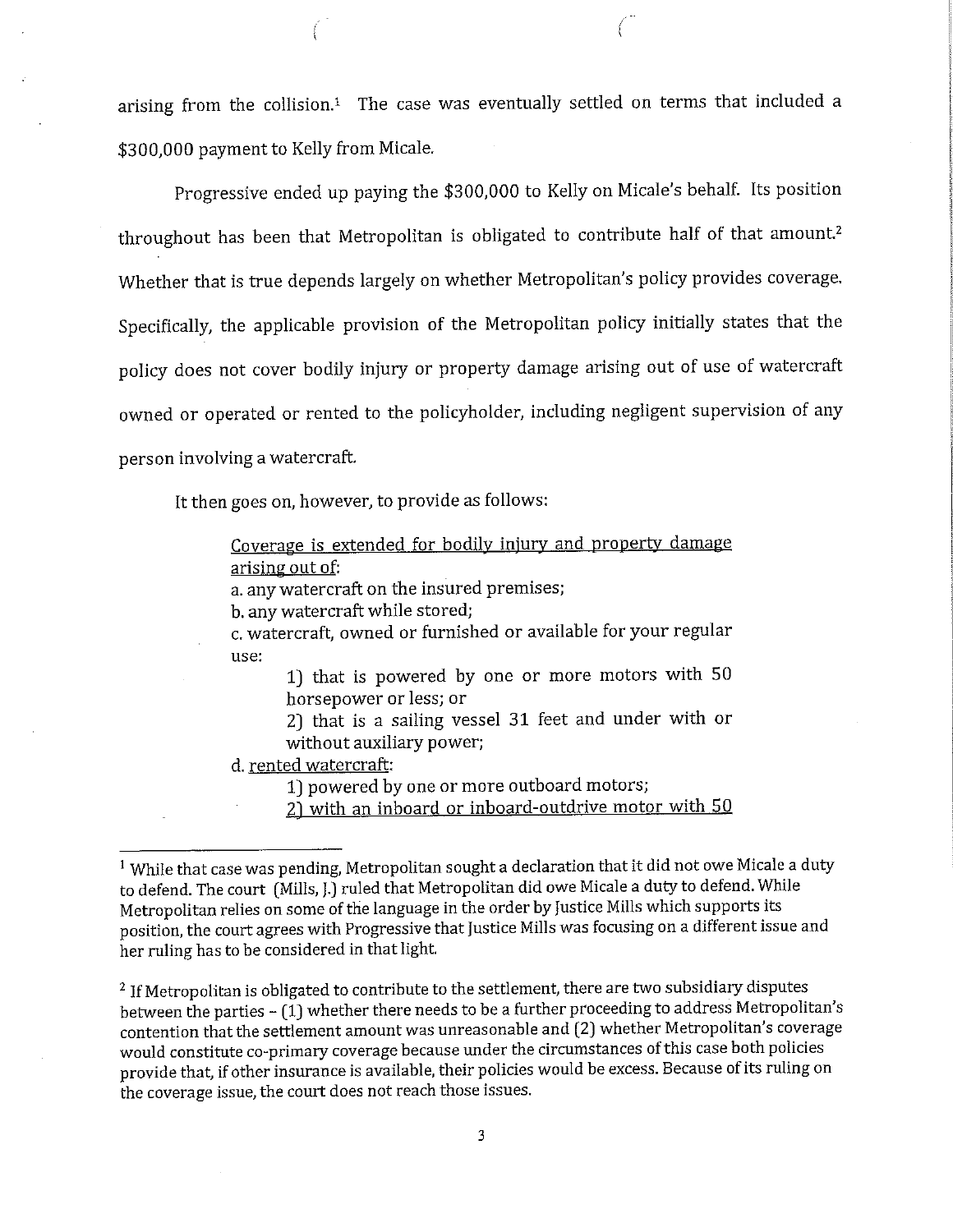horsepower or less. This includes watercraft propelled by a water jet pump engine or motor; or 3) that is a sailing vessel 31 feet and under with or without auxiliary power; or e. watercraft not owned by you, not rented to you nor furnished or available for your regular use.

Metropolitan Policy at 1-3 to 1-4 (emphasis added).

It is undisputed that each of the jet skis rented to Micale, including the one on which Kelly was injured, was a rented watercraft "propelled by a water jet pump engine or motor." It is also undisputed that both jet ski engines had 125 horsepower.

Progressive has also offered unrebutted evidence, through the affidavit of its expert, David Smith, that there are no commercially available jet skis with 50 horsepower of less.<sup>3</sup> The only watercraft propelled by a water jet pump engine or motor is a jet propelled kayak

### Discussion

Metropolitan contends that, as relevant to this case, the provision in section d.2 of the watercraft provision quoted above unambiguously includes only coverage for rented watercraft with 50 horsepower or less and that the 50 horsepower limit also applies to watercraft propelled by a water jet pump engine. Accordingly, it argues that its coverage does not apply to the 125 horsepower jet skis rented in this case and Progressive is not entitled to contribution.

 $3$  Metropolitan objects that Smith's affidavit is not admissible because his basis was an internet search but the court concludes that as an expert, Smith is entitled to rely on hearsay and accepts Progressive's evidence on this issue.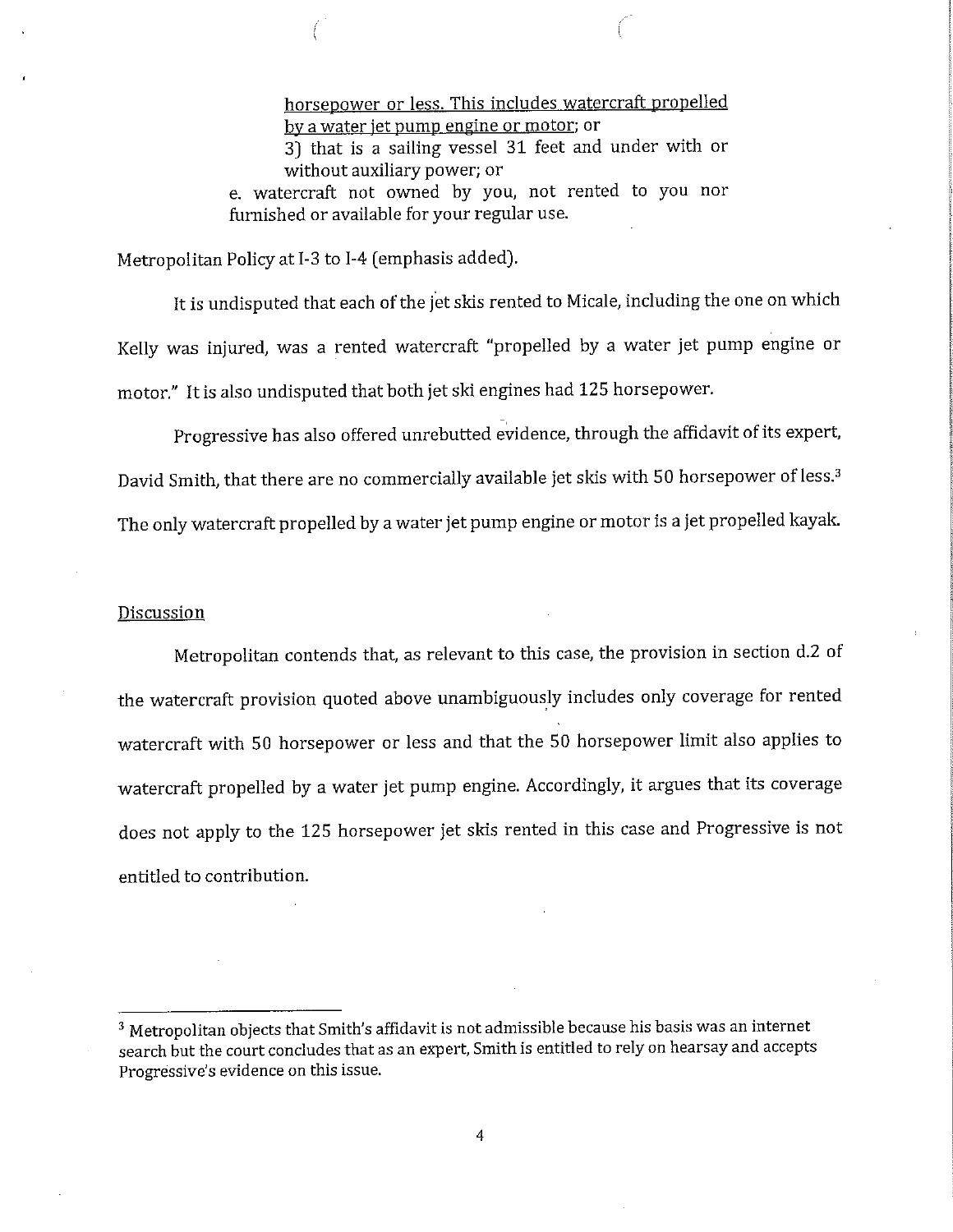Progressive contends that section d.2 in the Metropolitan policy, quoted above, is ambiguous, that ambiguous provisions are interpreted in favor of coverage, and that therefore Metropolitan's policy did provide coverage and requires Metropolitan to contribute one-half of the settlement amount.

Insurance policies are liberally construed in favor of an insured and any ambiguity in the contract is resolved against the insurer. *York Insurance Group v. Van Hall,* 1997 ME 230  $\sqrt{9}$  8, 704 A.2d 366. Policy language is ambiguous if it is reasonably susceptible of different interpretations. *Cambridge Mutual Fire Insurance Co. v. Vallee,* 687 A.2d 956, 957 (Me. 1996). "A policy is ambiguous if an ordinary person in the shoes of the insured would not understand that the policy did not cover claims such as those brought. Nevertheless, the court must interpret unambiguous language in a contract according to its plain and commonly accepted meaning." *Peerless Insurance Co. v. Brennon,* 564 A.2d 383, 384 (Me. 1989).

Determining whether or not a contract is ambiguous is a question of law. *American Protection Insurance Co. v. Acadia Insurance Co.,* 2003 ME 6 1 11, 814 A.2d 989. Because Metropolitan is arguing against coverage, it has burden of persuasion.

Coverage in this case turns on the interpretation of section d.2. In response to Metropolitan's argument that the 50 horsepower limit applies in this case, Progressive argues that section d.2 is ambiguous because the words "this includes watercraft propelled by a water jet pump engine or motor" could apply back to "rented watercraft." However, the placement of that sentence in d.2 denotes that the reference to "watercraft propelled by a water jet pump engine" applies to the preceding sentence in d.2. Under the language in

5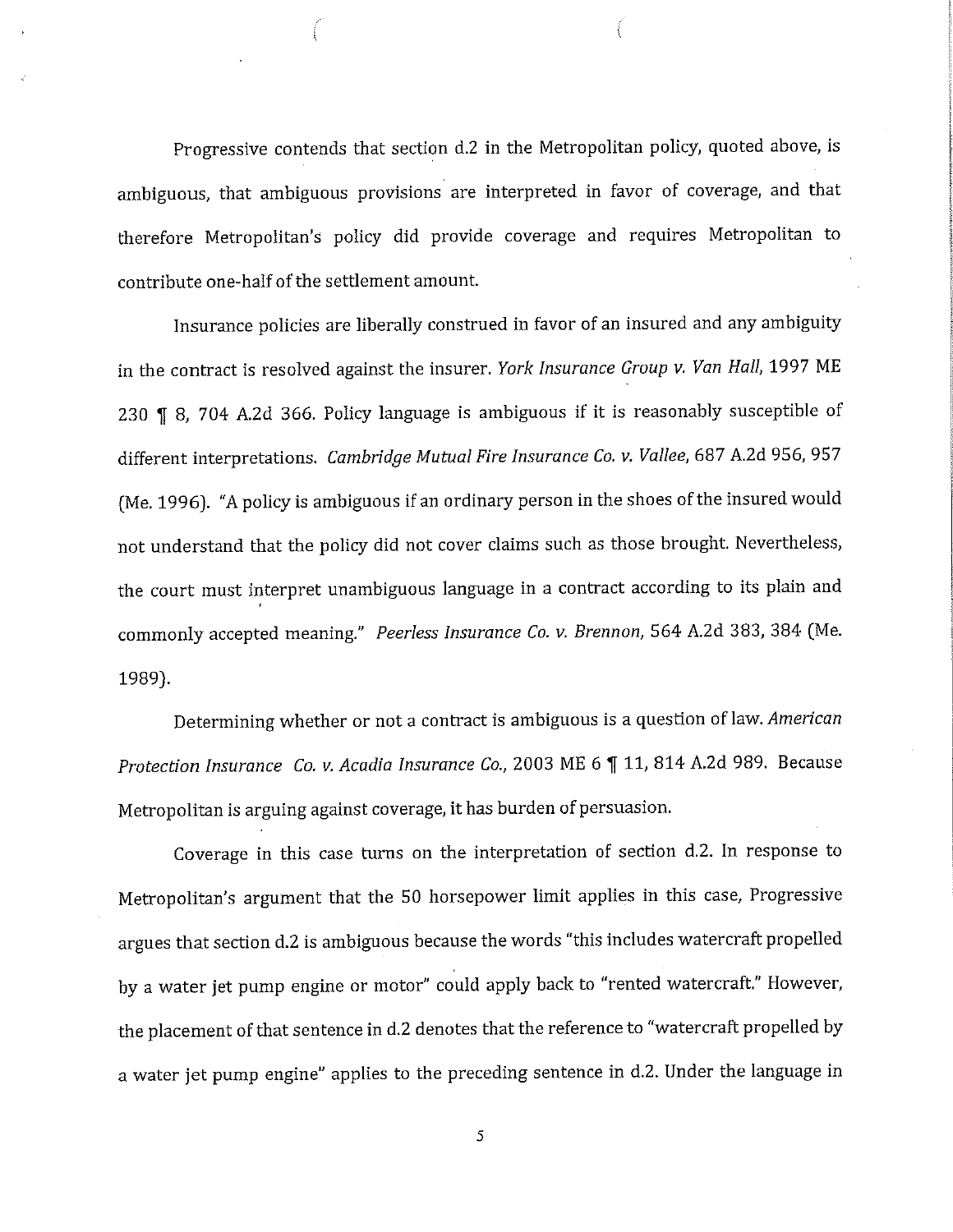the policy, the inclusion of watercraft propelled by water jet pump engines does not apply to rented watercraft generally but is instead applicable to watercraft "with an inboard or inboard-outdrive motor with 50 horsepower or less."

Progressive's second ambiguity argument is that the reference to 50 horsepower or less could be read to apply only to inboard-outdrive motors, as opposed to both inboard and inboard-outdrive motors. The problem with that argument is that "inboard" and "inboard-outdrive" both modify the word "motor" in section d.2.4 As a result, both inboard and inboard-outdrive motors are subject to the 50 horsepower limit and the following sentence brings watercraft with water jet pump engines under that limit.

Progressive's final ambiguity argument is that "this" is ambiguous. However, given its placement in section d.2 "this" refers to the preceding words "with an inboard or inboard-outdrive motor with 50 horsepower or less."

There remains Progressive's point that because there are no jet skis with 50 horsepower or less, a reasonable person untrained in the law or the insurance field would not have understood that the 50 horsepower limitation was meant to apply to jet skis. Progressive Motion for Summary Judgment at 8, citing *Baybutt Construction Corp. v. Commercial Union Insurance Co.,* 455 A.Zd 914, 921 (Me. 1983). The first answer to this argument is that it assumes that the average person would know that all jet skis have more than 50 horsepower and might therefore believe that jet skis would be covered despite the SO horsepower limitation. The second answer to this argument is that, as Progressive

<sup>&</sup>lt;sup>4</sup> Progressive's argument would have more force if the beginning of d.2 read: "with an inboard motor or inboard-outdrive motor with 50 horsepower or less." In that case, assuming that a jet ski has an inboard motor, Progressive could argue that the policy language could be interpreted to mean that there is no horsepower limit on rented watercraft with an inboard motor and the 50 horsepower limit only applies to watercraft with an inboard-outdrive motor.